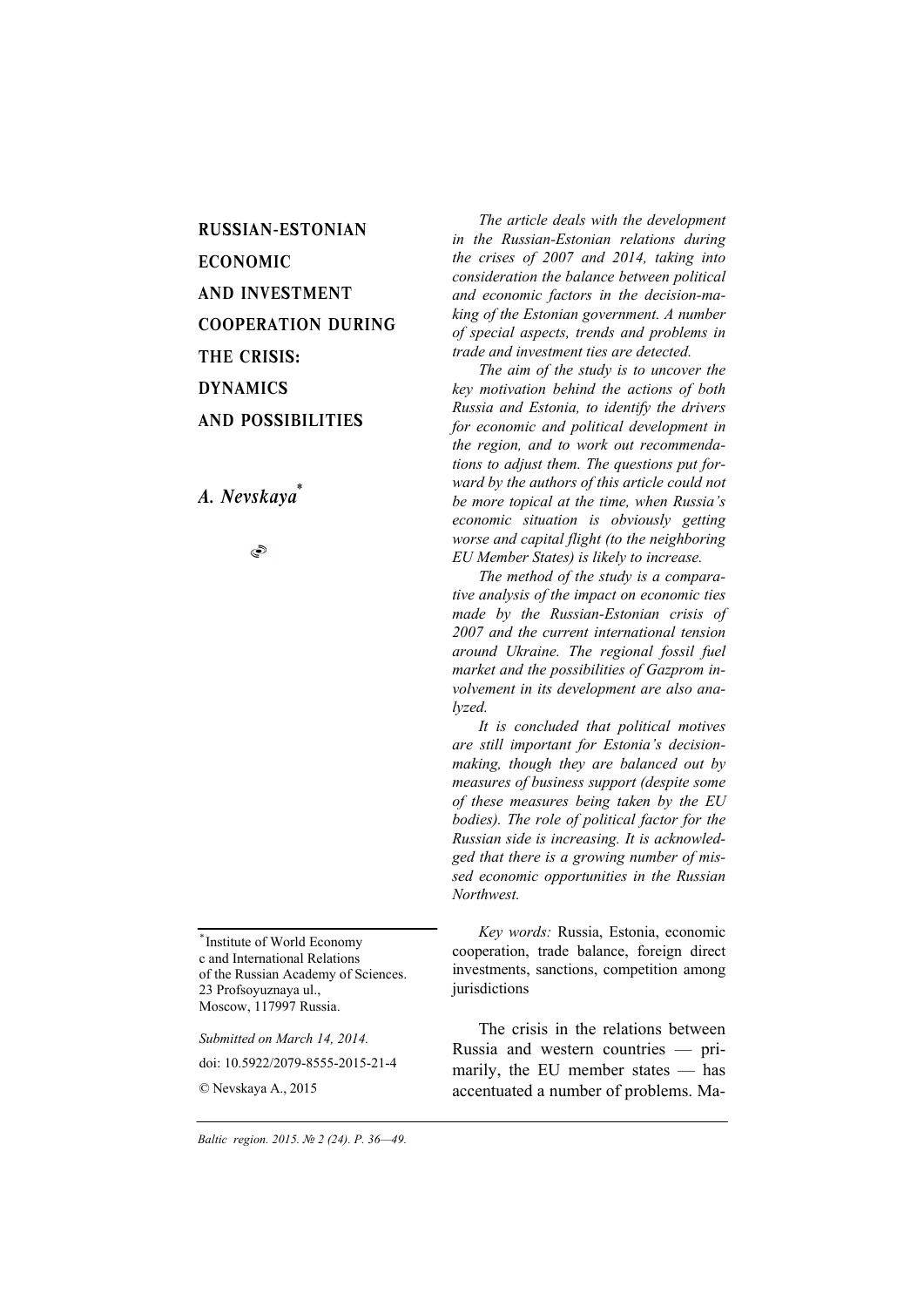l

ny of these problems existed earlier. However, they have become extremely acute only today. One of these 'controversial issues' is the balance between political considerations and international business interests<sup>1</sup>. Russian-Estonian relations have always demonstrated this dualism. The current crisis emphasised it and gave it a new twist.

# **Background**

Russia's relations with the Baltic neighbours have never been easy or predictable demonstrating a lack of pragmatism and balance between political emotions and economic interests. Estonia is Russia's important economic partner due to objective geographical and infrastructure parameters (one of the few EU members sharing a long common border with the Russian Federation; the country has a seaport which is the closest to the EU and its infrastructure is used to export Russian goods to the EU). However, in political and ideological terms, the country has proved to be an obstacle to a constructive dialogue with western partners. The two parties make regular mutual accusations — Russia accuses Estonia of discrimination against the Russianspeaking population, glorification of fascism, and a lack of respect for the memory of the fallen Soviet soldiers, whereas Estonia accuses Russia of denying occupation, imperial ambitions, and meddling with the country's domestic affairs, etc.

Nevertheless, the development of economic relations took its natural course: Russia was actively using Estonia's transit capacities for exporting Russian goods to the EU and taking advantage of the investment opportunities. The economic cooperation was facilitated by both Estonia's geographical position and long-standing cultural and social ties — approximately 25% of Estonia's population speaks Russian. In turn, Estonia sold its products (mostly those of the mechanical engineering and food industries) in the large Russian market, which became especially important after the country's accession to the EU in 2004, which was associated with a steep increase in market competition and the need to comply with the rules of the EU's common agricultural policy (fig. 1).

It seems that the lack of a clear and comprehensive strategy for economic cooperation demonstrated by both parties hampered the development of mutually beneficial and trust-based relations. Such relations could overweigh the lack of mutual political understanding in the periods of tension. This article analyses two crises in the Russian-Estonian relations that took place in the recent decade and the reaction they caused from both sides.

ో

<sup>&</sup>lt;sup>1</sup> For more detail on the correlation between the economic and political factors in making foreign policy decisions, see [17—19].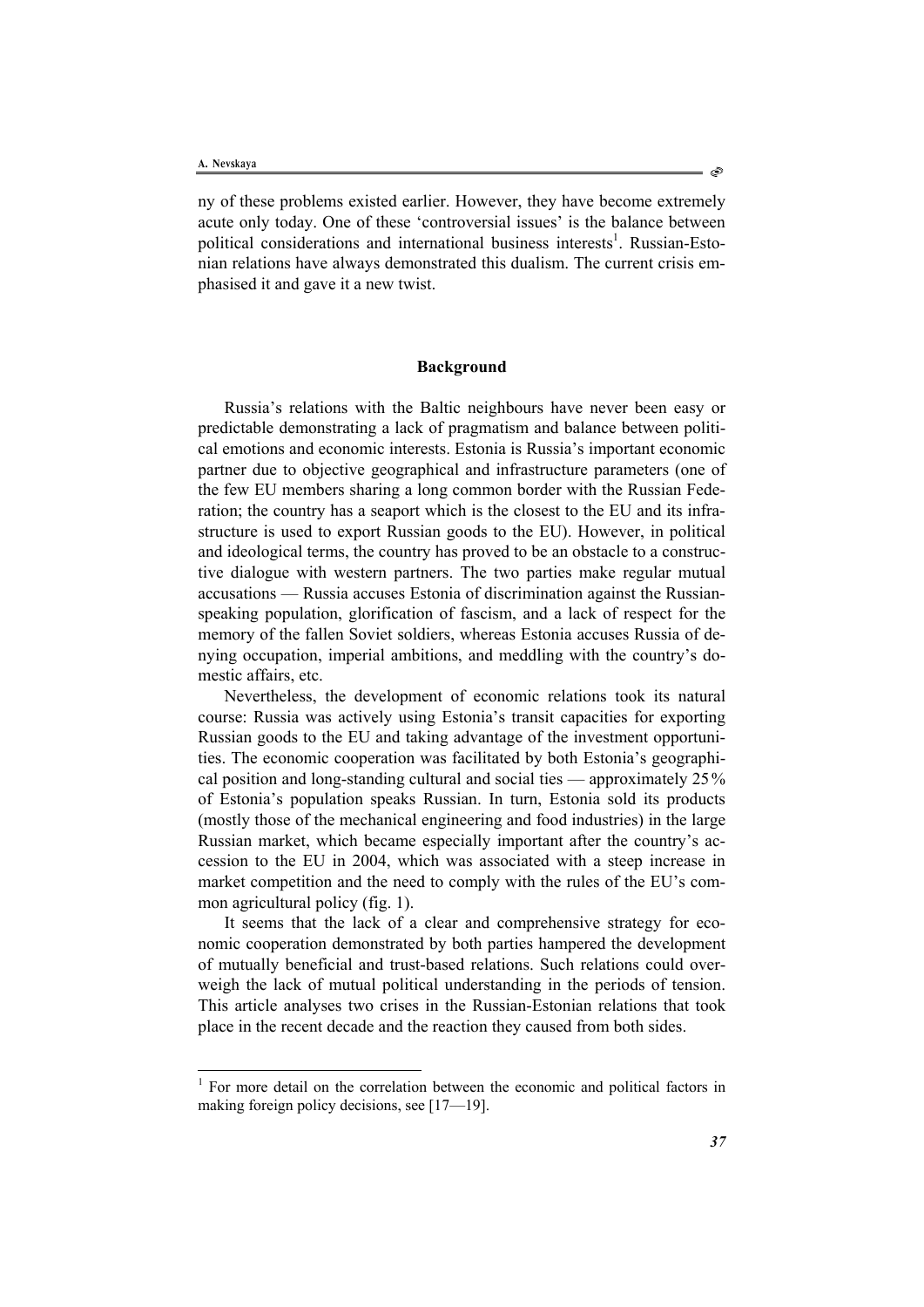

Fig. 1. Structure of Estonian exports to Russia in 2006, million euros

Based on [1].

Š

# **The 2007 crisis**

The 2007 events associated with the relocation of the memorial to Soviet soldiers to Tallinn's outskirts were widely discussed in the Russian mass media. It became a litmus test for many processes taking place in Estonia. Attention was drawn to the correlation between the political and economic factors and the country's policy in the international arena.

The actions taken by the Estonian government significantly damaged the interests of business. The transit industry lost much in cargo — at the time, Estonia handled 25 % of Russia's petroleum product exports to the EU. Other substantial transits included products of the coal, forest, chemical, and metallurgical industries. The irregularities in the Russian railways' operation in Estonia, which followed the memorial relocation, complicated transit from the EU to Russia, which accounted for a significant proportion of the operation of Estonian transport infrastructure (railways, ports, and terminals). According to the national railway company of Estonia, the cargo tonnage decreased in January-March 2008 by 41% as compared to the similar period of 2007. Oil transportation dropped by 33% and transit by 45 % [14]. As a result, approximately 10 transit companies stopped their operations and 200 employees were laid off.

In general, the losses sustained by the country's economy reached 8 million krooni (0.5 billion euros) per year, which accounts for approximately 3 % of the country's GDP. Moreover, the one-time losses in the post-crisis period were catastrophic for a number of industries. Experts estimate these losses at 320 million euros without taking into account profit and mid-term losses [20]. Bilateral trade was also affected (fig. 2).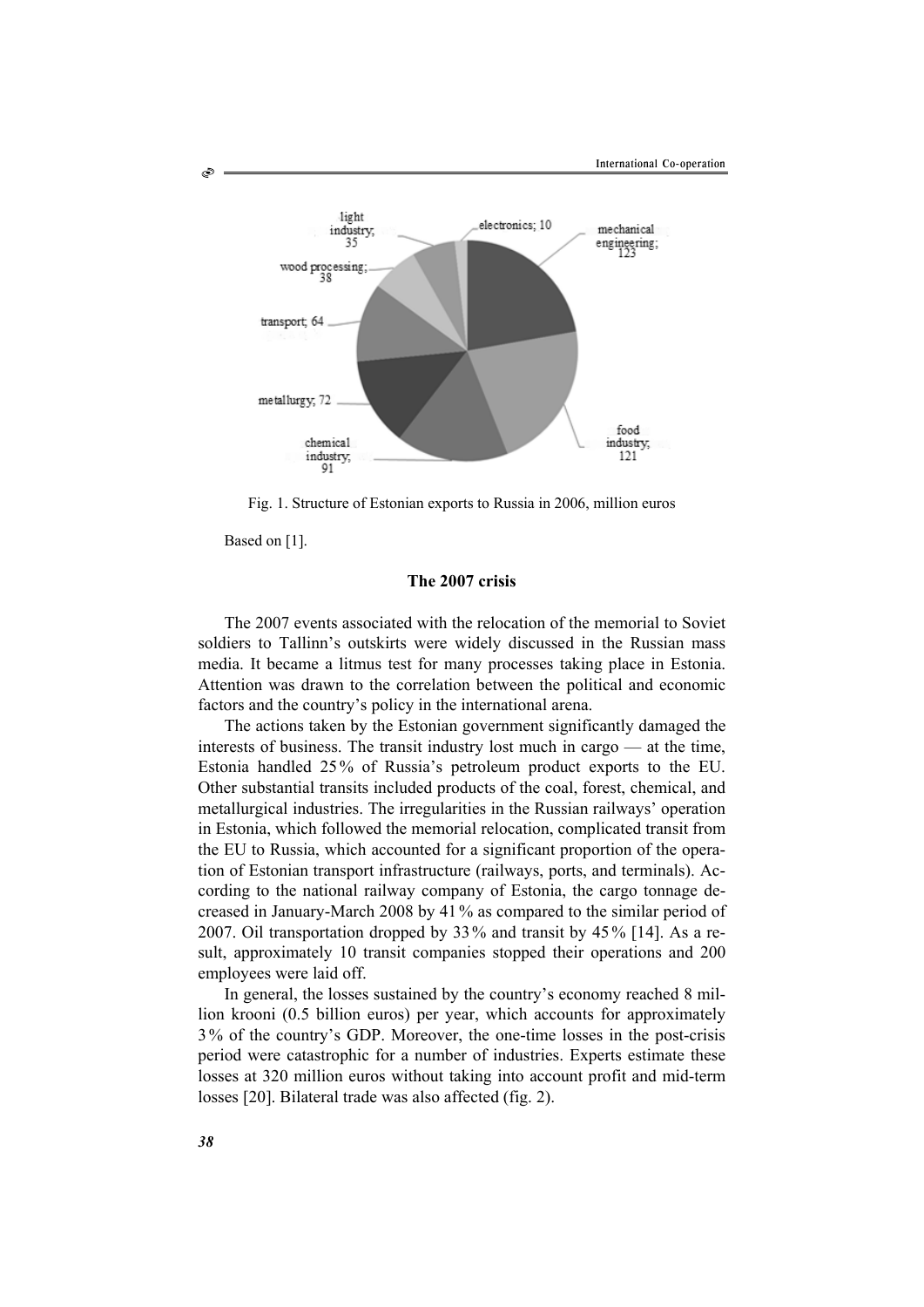



Based on [1].

Russia launched projects aimed to transfer business activities from the Estonian to Russian border areas. The construction of a cutting-edge terminal in the port of Ust-Luga received a boost; a comprehensive programme for the development of Russian ports in the Baltic was adopted in that period.

For Estonia, another sensitive consequence of the political conflict was the mass exodus of Russian companies and investors and their re-orientation to the neighbouring countries and Russian border areas. The first companies to leave the country were transit businesses providing logistics and infrastructure-related services — the Estonian Oil Service AS oil transhipment terminal, which handled around a quarter of the Russian fuel oil export to the EU, was sold by its owner Severstaltrans. The company froze other Estonian projects with the largest being the construction of a car manufacturing facility<sup>2</sup>.

Large companies operating in different fields were also guided by the logic of politics: the Akron Chemical Holding abandoned a number of investment plans in Estonia, whereas VTB Kapital sold its stake in a local real estate development company.

Despite the fact that the economic effect of the conflict was much more tangible for Estonia than Russia, Russian companies were also faced with a number of problems relating to the need to reroute transit. The Russian Baltic ports, including Saint Petersburg, were not ready to handle the required tonnage, which resulted in considerable time and reputation losses for businesses.

ఉ

<sup>&</sup>lt;sup>2</sup> At the time, such investments aimed to avoid paying the EU's high import duties for finished goods were very popular among Russian companies striving to penetrate the EU market. A company abandoning such project meant the primacy of politics over economy in operations in this region.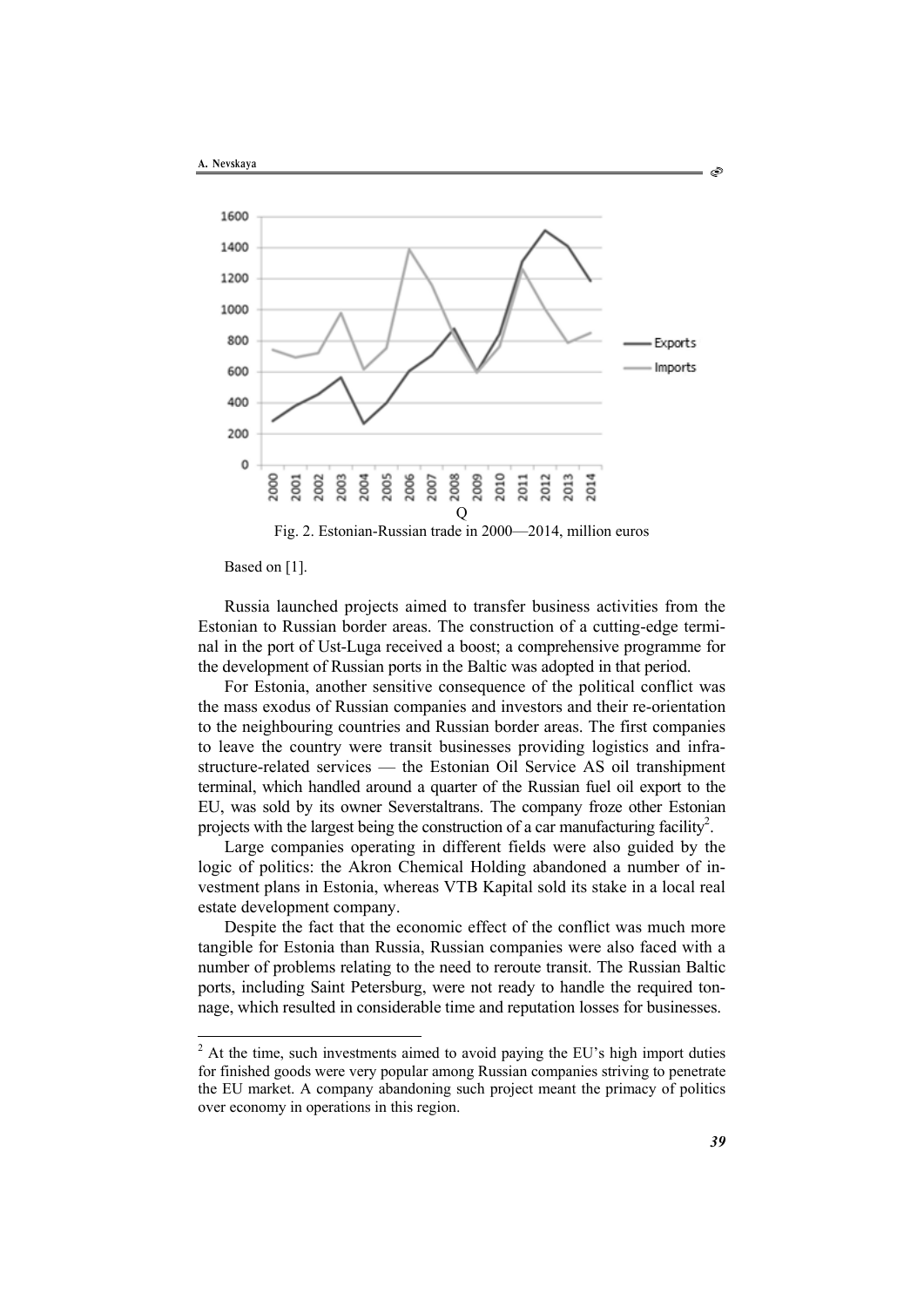However, the greatest losses were sustained by Estonian businesses. The pressure exerted by business circles on Estonian authorities over the following years cooled the latter down and made them tackle certain political and image-related issues more rationally. This affected both the further interaction between the two countries and Estonia's behaviour during the current Ukraine crisis, which is also politically driven to a great degree.

### **Cooperation in 2007—2014**

The post-crisis period in Russian-Estonian relations was characterised by a sporadic increase in trade and economic cooperation, which was interrupted first by the 2008 world economic crisis and the 2014 Ukraine political conflict. Fluctuations in the bilateral trade and investment reflect these changes.

In terms of exports, Russia is Estonia's third largest trade partner: the country accounts for 12.1% of total exports; however, in terms of imports, Russia ranks sixth with 6.8%. The trade structure has not changed significantly over the past 20 years (fig. 3).



Fig. 3. The structure of Russian-Estonian bilateral trade in 2013, million euros

Based on [1].

Russian-Estonian investment ties developed much slower than in the precrisis period: Russian businesses became less active due to political reasons, whereas Estonia was seriously affected by the 2008 crisis. The level of Estonia's investment in Russia, which was rather high in the early and mid-2000s, dramatically decreased. The proportions of bilateral foreign direct investment in the FDI stock remained insignificant (fig. 4 and table 1).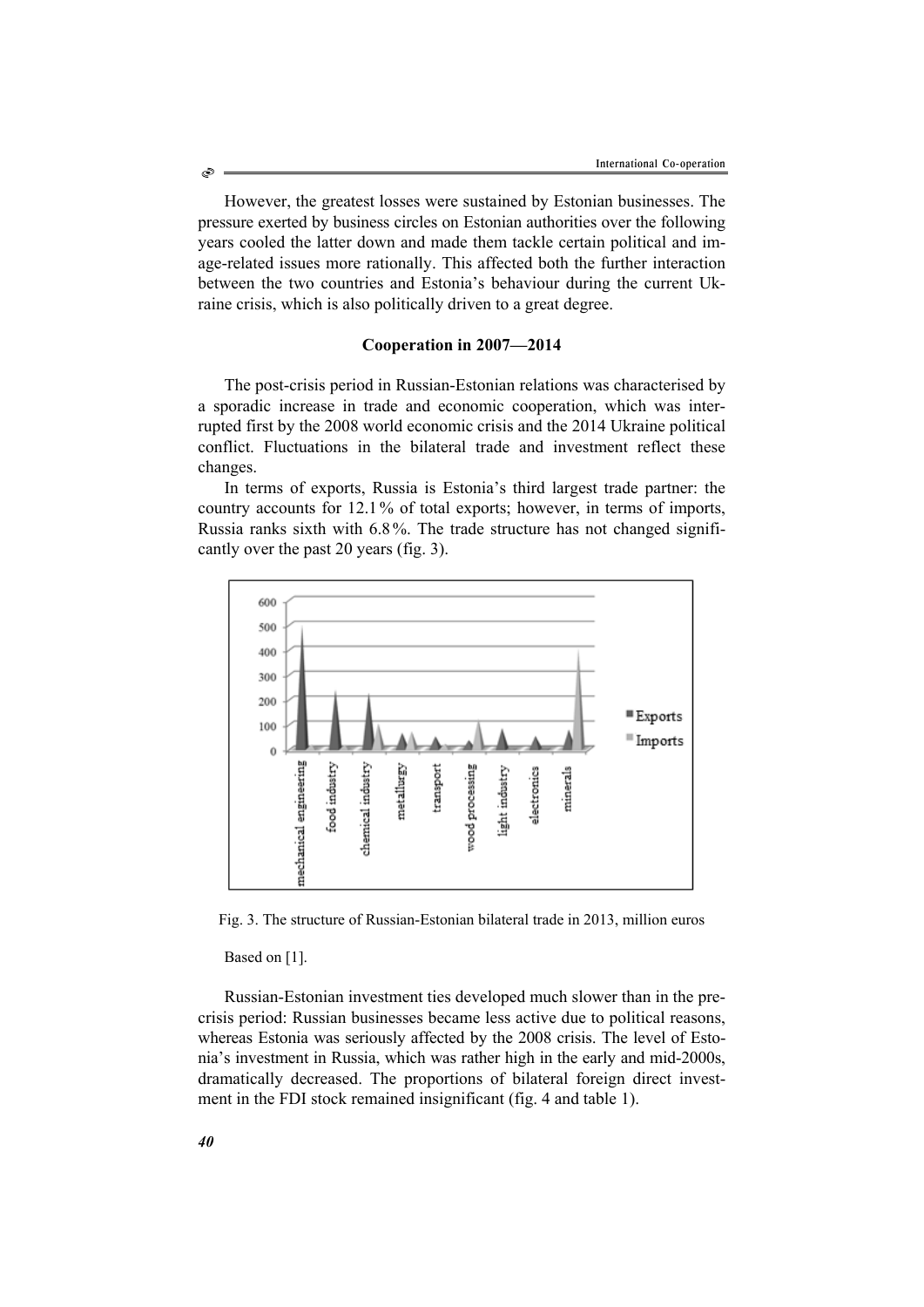

Fig. 4. Bilateral Russian and Estonian FDI in 2000—2014, million euros

Based on [1].

*Table 1* 

Ò

| <b>FDI</b> |     |  |  |  | 2003 2004 2005 2006 2007 2008 2009 2010 2011 2012 2013 2014 |  |  |  |
|------------|-----|--|--|--|-------------------------------------------------------------|--|--|--|
| Russian    | ını |  |  |  |                                                             |  |  |  |
| Estonia    |     |  |  |  |                                                             |  |  |  |
| Estonian   |     |  |  |  |                                                             |  |  |  |

Russia | 3 | 4 | 14 | 9 | 8 | 5 | 5 | 6 | 5 | 4 | 4 | 4

**Bilateral Estonian and Russian FDI stock in 2003—2014,%** 

Based on [1].

Most cooperation took place 'beyond politics' as interactions between small and medium enterprises. The attempts to intensify cooperation were made in the framework of Lake Peipsi Project, the Pskov-Livonia euroregion, and the Narva-Ivangorod twin city project [4].

A serious obstacle to such cooperation is the absence of an agreement on the Russian-Estonian border. The signing was stalled in the 1990s by fundamental differences in the interpretation of the 1918 Treaty of Tartu, which is not recognised by Russia and is referred to in the preamble to the agreement by the Estonian party [8, p. 140].

Shortly before the Ukraine crisis, a new version of the agreement was approved and signed, however, its ratification was stalled due to cooling re**lations**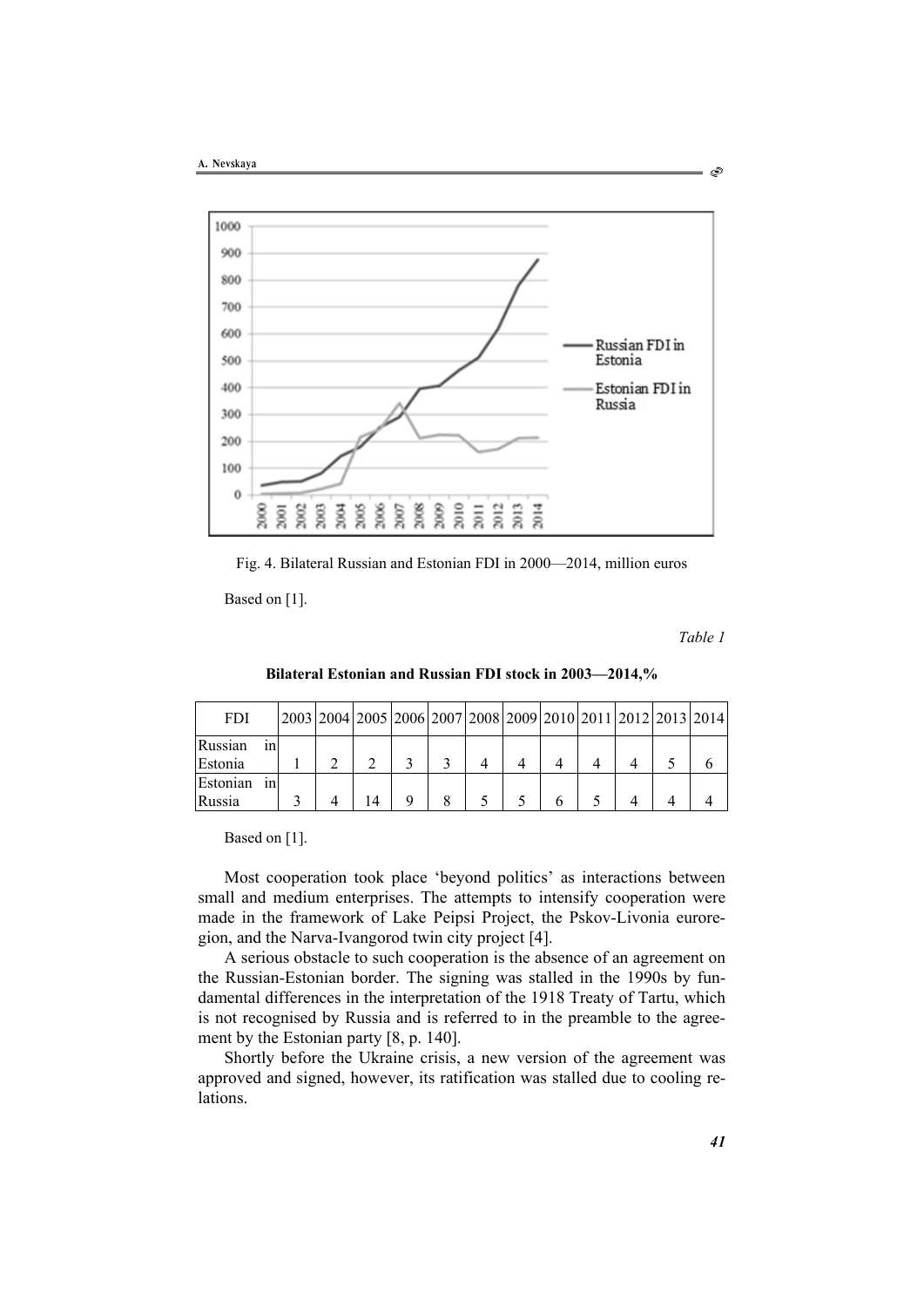The absence of an agreement complicates business activities in the border areas, in particular fishing and navigation within Lake Peipsi, hinders the handling of transit goods, and makes it impossible to modernise border checkpoints — and thus to increase their operational capacity and the cargo traffic. The uncertainty of the border line and the atmosphere of mutual distrust resulted in a number of widely discussed incidents in the border area<sup>3</sup>, which strengthened the idea on the either side of the border that the other country is an undesirable and even dangerous location for doing business. Today, the above mentioned cross-border cooperation projects exist mostly on paper. They are constantly faced with organisational complications; the legal framework remains poorly developed and their funding is sporadic [6, p. 50]. The efforts, characterised by relatively sustainable development, are the Lake Peipsi and Narva-Ivangorod projects. However, this has been proven [21, p. 128] to be a result of the support from EU institutions.

### **The 2014 crisis and sanctions**

The new crisis of 2014 was another crucible for the bilateral relations and revealed new components of Estonia's economic policy based on the country's previous experience. The mistakes made by both parties also became evident.

The cooling of political relations first affected investment cooperation. As mentioned above, it experienced difficult times before the crisis. However in 2014, its scope, structure, and dynamics underwent significant changes.

A significant imbalance between investment flows emerged: Estonia's investment stopped with the exception of OU Ecomet Invest [16], whereas Russian investment was steadily increasing.

In the heat of the political conflict, Russian businesses were implementing investment projects, announcing plans to launch production facilities in Estonia (table 2), and contacting the Estonian-Russian Chamber of Businessmen, the Russian Embassy in Estonia, and other relevant bodies asking for information support as to investment opportunities in the country. The key reason behind it was the aspiration to minimise the increasing risks associated with conducting business in Russia against the background of the Ukraine crisis. These risks include the weakening rouble, possible unfavourable changes in the political situation, and the general economic instability.

Ò

l

<sup>&</sup>lt;sup>3</sup> For instance, the arrest of the Estonian security official Eston Kohver in September 2014 at the Russian-Estonian border by FSB. The questions as to the lawfulness of the arrest and whose territory the Khover was detained on are still open to discussion. Shortly after that, the Estonian police 'responded' with arresting two Russian fishers on the Narva River. The fishers were reportedly identified as former KGB officers. They were released after two months in custody.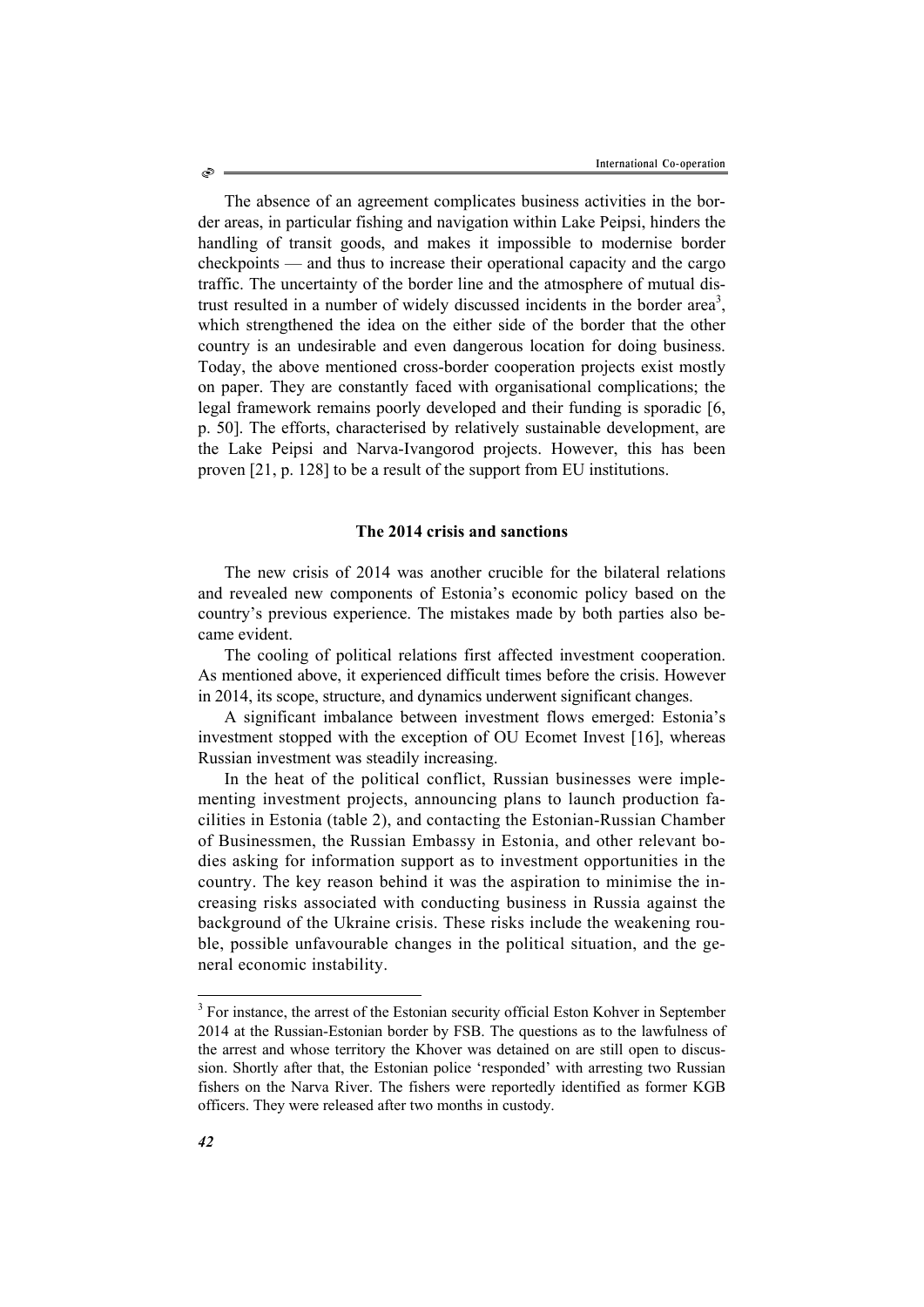Company Date **Project Project** Project stage STK Group OÜ (owned by A. Pruidze, G. Nabiulin, and P. Starchenko) November 2014 Oil refinery in the Waiting for the construcport of Sillamäe, 75 million euros tion permit, 1.5—2 years EmLak April 2014 — January 2015 Paint and varnish ma-A factory has been openufacture, 3 million ned in Narva euros Natura Siberica | April 2014 | Cosmetics manufac- | A plan was announced ture in Tallinn to obtain raw materials and manufacture goods in Estonia IST  $(A. Nesis)$  September 2014 Urea plant in the port  $|A|$  plant to construct a of Sillamäe plant was announced **Real estate**  Lepidus Ltd (owned by D. Skvortsov) 2014 De la Gardie shop-Purchased ping centre building DLT Capital (T. Tolstaya, V. Yakovlev)  $2014$  Cinamon chain cinema Purchased Star Investments (14 Russian investors) 2014 Warehouse and of-Purchased fice buildings of the Magnum Medical company

#### **Russian investment projects in Estonia in 2014**

Based on [3; 7; 12; 13].

According to the members of the business community, the advantages of investment in Estonia include the location of infrastructure on the territory of the European Union in close vicinity to the Russian border, often in a special economic zone, the ease of starting and doing business, favourable tax regulations, the opportunity to obtain a residence permit, and others.

Another competitive advantage of Estonia as compared to the Russia's North-West is a programme for attracting eastern investors, which was launched in 2014. Within this programme, any investor can obtain so-called e-residency and a temporary residence permit if they register their company in Estonia. However, as any other businessperson, they will be exempt from the corporate tax reinvested in the country's economy. This initiative followed the abandonment of a similar practice in Latvia, which had given the country a significant number of new residents. Estonia plans to 'pull over' most of potential Russian investors from Latvia thus attracting approximately 10 million e-residents, the country's population being 1.3 million people [15].

ನಿ

*Table 2*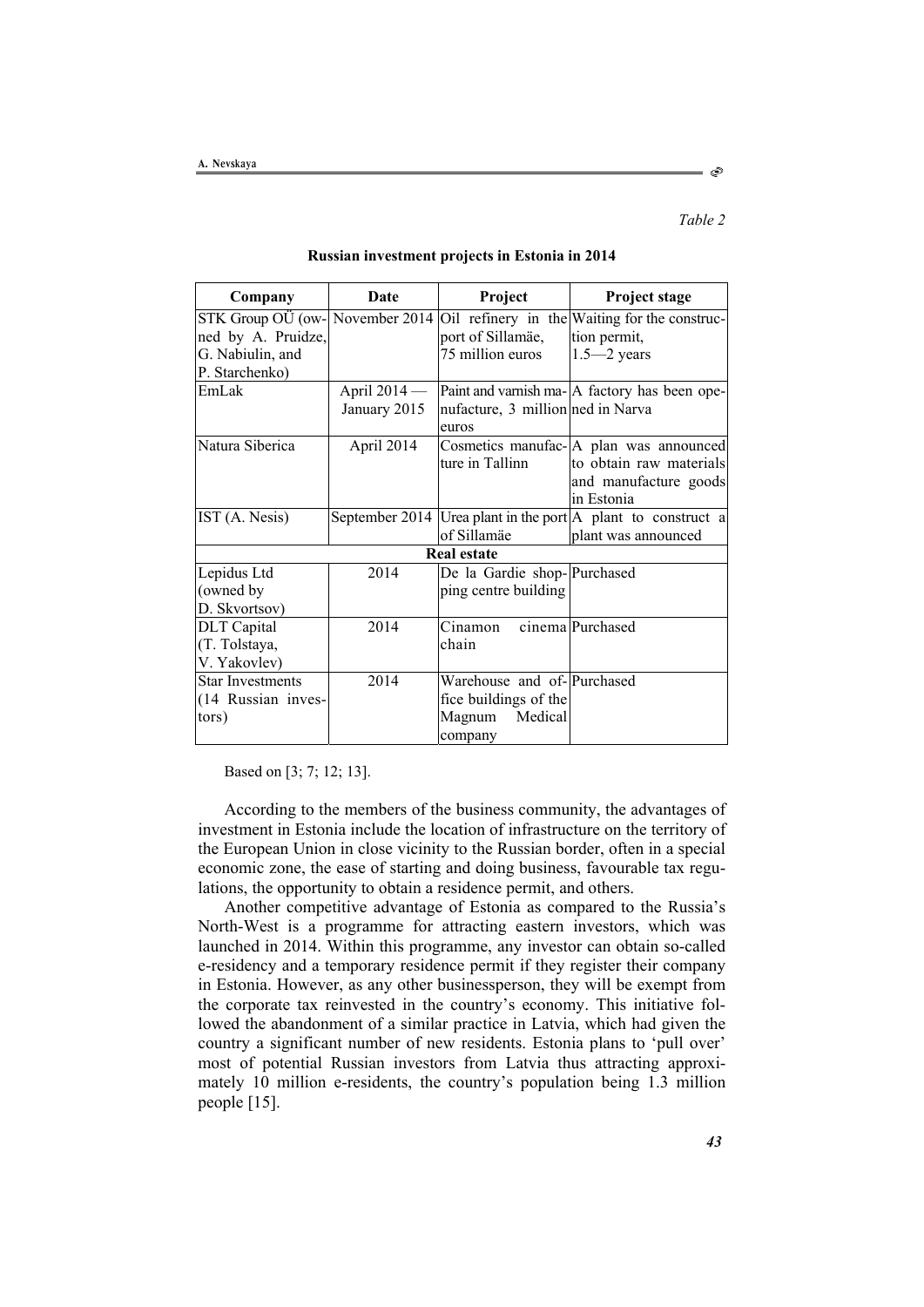These examples show the efforts taken by the Estonian authorities to rectify the mistakes made after the 2007 crisis, which adversely affected local businesses. In the current conflict, the opposition between the political and economic interests is not that pronounced — additional measures have been taken to protect the interests of businesses.

However, the temptation to join the political game did not go unnoticed. This time, ordinary consumers, small businesses, and farmers were affected. This became especially pronounced as the 'war of sanctions' between Russia and Estonia broke out. The Estonian government was one of the most consistent supporters of imposing sanctions against Russia — including economic ones. As a result of the Russian countersanctions, the Estonian economy lost 0.4 % of GDP (75 million euros), whereas the indirect losses are estimated at twice that level by the Estonian Institute of Economic Research [11].

As mentioned above, Estonia has a positive trade balance with Russia. In June 2014, Russia accounted for 24 % of Estonia's dairy, 9 % vegetable, and 5.5 % meat exports. The food import ban made Estonian producers (first of all, those in the dairy industry) look for new markets. For many of them, this turned out to be a grave problem — some firms went out of business or significantly reduced their output. As a result, around 2,000 people were laid off. According to a survey conducted by the Institute of Economic Research, 31 % of companies were affected by sanctions, which led to a decrease in turnover and cost effectiveness [2].

In general, Estonia's food exports to Russia reduced by more than 60 % over six months (August 2014 — February 2015). The trade balance, although still positive, decreased by almost  $50\%$  — from 664 to 334 million euros in 2014 [1].

Estonian politicians have a rather casual attitude to sanctions stressing that sanction-related losses are temporary and insignificant. However, according to an unofficial forecast of the Estonian Ministry of Economy and Infrastructure, the full effect of sanctions will be visible only at the end of 2015 — the transport and transit industries will have been affected by then [9]. It is worth stressing that, at the beginning of 2015, the Estonian company GoRail almost faced insolvency as a result of the weakening rouble and decreasing traffic of goods to Russia, which coincided with the increase in fuel excise in Estonia.

The GoRail situation demonstrates another aspect of the policy of tightening the screws on Russia. A serious long-term consequence of the current crisis is a reduced number of Russian tourists coming to Estonia caused by the weakening rouble. The tourist industry is one of the crucial areas of Estonia's economy: in 2013, it contributed 13.6 % to the country's GDP. Russians account for 16 % of all tourists, this proportion increasing during New Year and May holidays. In Estonia's North-East, approximately 45% of tourists come from Russia. A reduction in the number of Russian tourists will become a serious test for Estonia's tourist industry in the years to come.

This situation shows that, again, a number of Estonian officials sacrifice the country's economic interests to political ambitions. Probably, during the current crisis, this policy was chosen consciously in hope of attracting sup-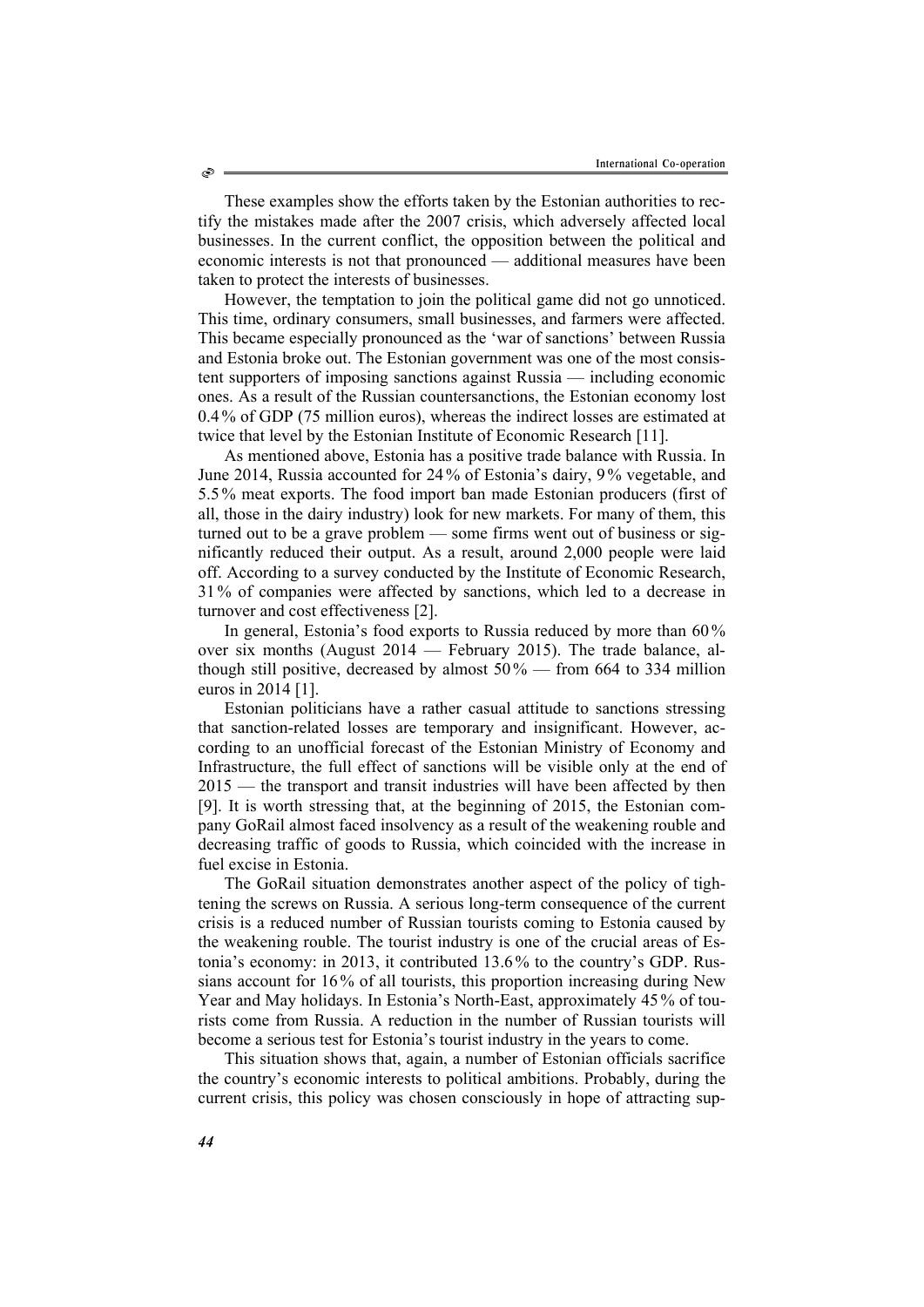l

port from the EU fund established to help farmers affected by the Russian embargo. However, the 400 million euro fund was not enough to compensate for even a small share of the sustained losses. Moreover, the fund's mechanism could not provide Finnish farmers with support when they needed it most — in the first months after the embargo was imposed.

## **Energy cooperation**

The energy issue is one of the most sensitive in Russian-Estonian relations. The country — as well as Finland, Latvia, Lithuania, and Slovakia imports 100% of its gas from Russia. Gas does not account for a significant proportion of Estonia's energy consumption (4—7% over the past decade according to the Estonian statistics). However, its proportion is not decreasing despite the statements made by some Estonian politicians expressing anti-Russian sentiments<sup>4</sup>.

A good example is the incident that took place in the summer of 2014. The Minister of Economy and Infrastructure Urve Palo sent a rather indignant open letter to the head of the Estonian distribution network operator EG Võrguteenus, S. Jefimov, asking for an explanation of how his company would sustain a stable gas supply if Russia stopped exporting gas to Estonia and other Baltic states dependent on Russian gas. It is worth stressing that, by the time, the Ministry of Economy and Infrastructure had already developed an action plan in case of an interruption in the gas supply from Russia. Large energy consumers (in particular, the company providing heating to Tallinn's residential areas) had to operate on fuel oil. The rest of winter gas consumption needs could be met by the Latvian Inčukalns gas storage facility, which supplies not only Latvia, but also Russian border areas and the Kaliningrad region in the winter period. The latter serves as another argument against the alleged intentions of Russia to interrupt the gas supply to the Baltics or resort to 'gas blackmail' to achieve the country's political goals.

The pretext, context, and the general tone of the mentioned letter, as well as a large number of factual errors and leaps in logic (a letter concerning gas supply stability should have been addressed to the management of a company engaged in gas purchasing and distribution rather than a network operator that owns pipes but not the gas running through them) demonstrate the irrationality and the self-contained feeling of imminent danger and instability coming from Russia, which is generated by the Estonian establishment.

It is worth stressing that Estonian politicians not only target their radical rhetoric at the country's population, but also call for the other EU members to act accordingly. First, it concerns the implementation of the Third Energy Package fervently supported by Estonia. In the past months, the Estonian strategy for implementing the Energy Package provision has drifted towards tightening the rules for the market players oriented to the Russian supplier — Gazprom.

ో

<sup>&</sup>lt;sup>4</sup> In September 2014, President T.H. Ilves stated that Estonia plans to become completely independent from the Russian energy system by 2025 [10].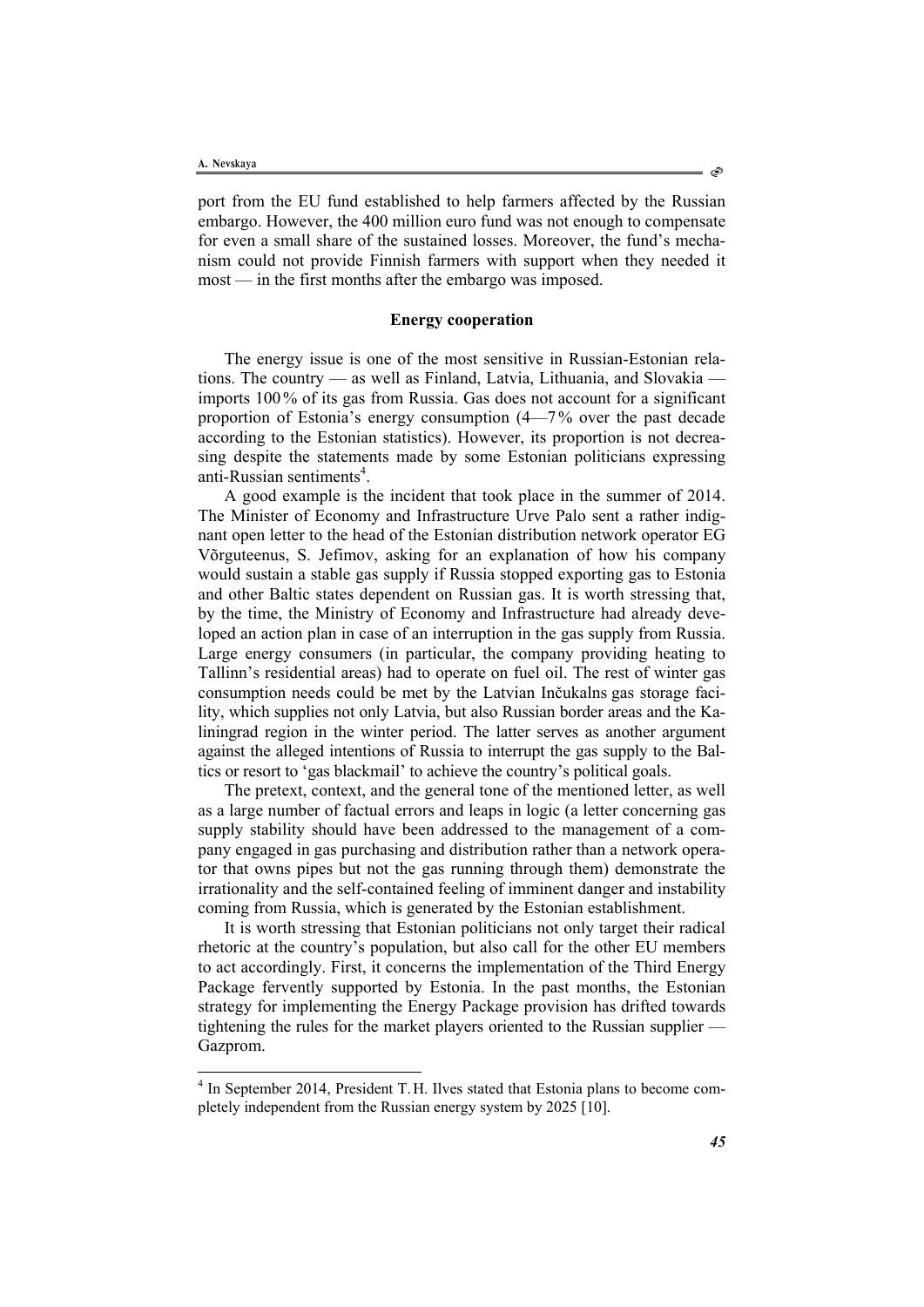Today, 37% of Eesti Gaas — Estonia's gas market operator — is owned by Gazprom. The same holds true for EG Võrguteenus providing services to the transmission networks of Eesti Gaas. At first, Estonia opted for the 'soft' variant of implementing the Energy Package provisions through establishing an independent gas or power transmission operator (a large company has the right to retain the ownership or management of gas distribution assets, however, these activities are tightly controlled). Now, the country is shifting to the 'hard' version — ownership unbundling (the networks are managed by an independent operator, whereas the joint stock cannot be owned by a company supplying or importing gas). This strategy was launched in the beginning of 2015, when Elering purchased 51% of EG Võrguteenus. At the same time, the company announced plans to buy out the stock of all other players – Latvia's Itera (10%) and Gazprom (37%). It is very likely that Gazprom will withdraw from the joint stock of Estonia's gas market operator Eesti Gaas.

This solution is motivated by not only solidarity with the European colleagues and the aspiration to meet all the requirements of the Third Energy Package, but also a clear goal — to prevent the Russian gas monopoly from influencing the decisions concerning the development of the gas transmission infrastructure in the region.

In this context, the situation is not favourable for the Baltics. Among the attempts at implementing infrastructure projects, one should mention the Estonian-Finnish dispute about the right to construct a LNG terminal in one of the countries and the gas pipeline Balticconnector in the Gulf of Finland. These infrastructure facilities played an important role in interconnecting the gas transmission networks of Finland, the Baltics, and Poland with the rest of Europe. If they are implemented, Estonia will gain access to gas from the floating LNG facility in Klaipeda built in 2014 (this gas will cost much more than Russian).

However, the dispute with Finland has not been settled. The European Commission considered building two terminals in both countries unreasonable; therefore, funds will not be allocated in this round of financing. The stumbling stone is the small size of Estonia's (and the Baltics') domestic market and the inability to ensure stable demand for gas from the new gas storage facility.

Therefore, Estonia does not seem to have a bargaining advantage in the forthcoming 2016 gas price negotiations with Gazprom. The prospect of constructing an LNG terminal in Estonia as an alternative gas source — if the project is supported — is rather distant. The possibility of interconnecting with the Latvian gas storage facility and operating on fuel oil was entertained before; however, they never served as a serious argument for dropping gas prices.

In general, the implementation of the Third Energy Package provisions facilitates competition between numerous regional infrastructure projects proposed by the Baltic and Nordic countries. However, due to the small size of their domestic markets, it results only in growing prices. The merging competition cannot be translated into consumer's benefit or the weakening of Gazprom's position.

ھ،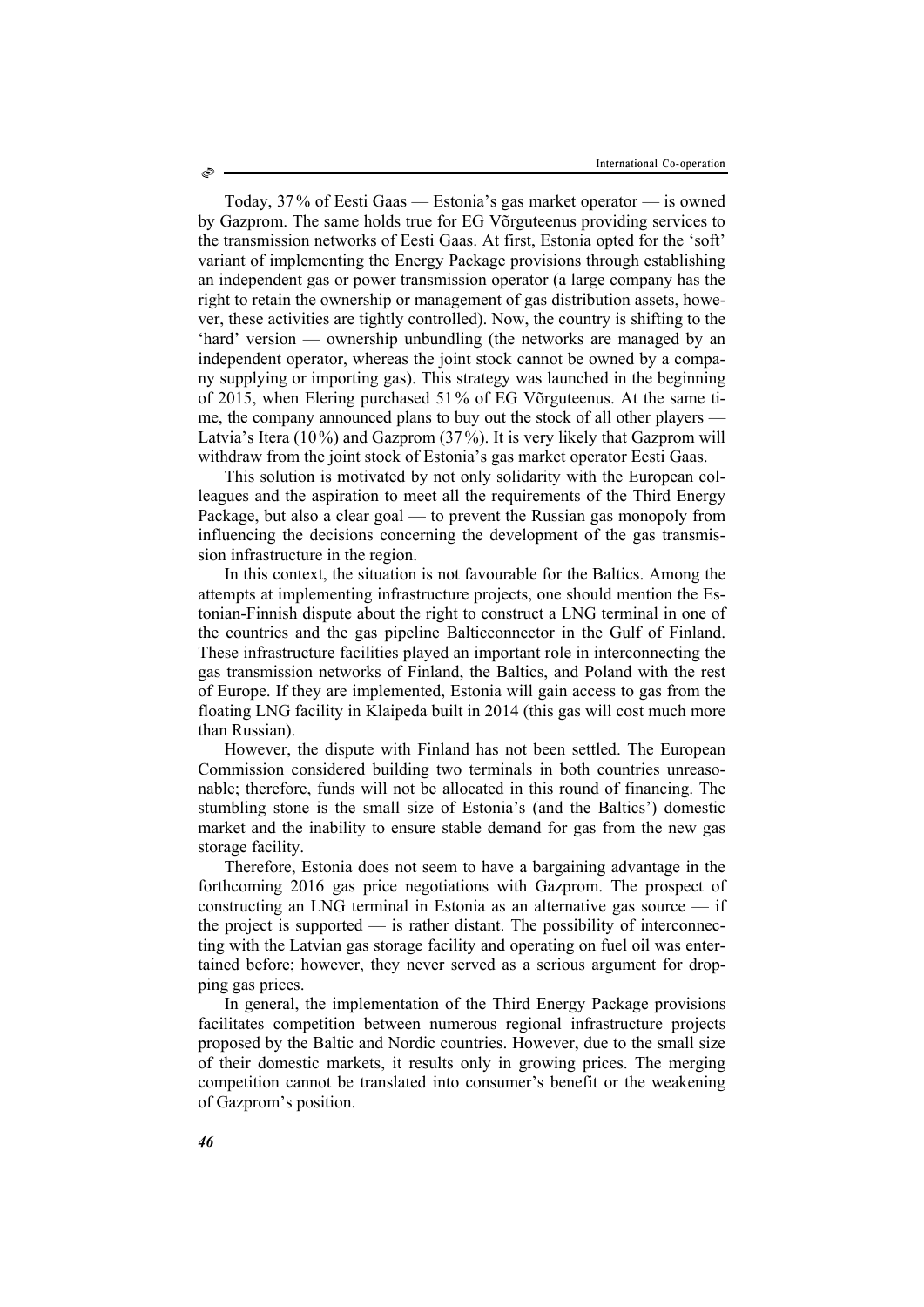\*\*\*

Over the past decade, each crisis in the already strained Russian-Estonian relations has urged the authorities on the either side to rectify mistakes. After the 2007 conflict, Estonian politicians started to pay more attention to protecting the interests of national large businesses when addressing political differences. The current crisis has shown pragmatism gradually replacing political emotions. However, miscalculated opportunities and misplaced expectations regarding the EU support did not prevent losses — ordinary consumers, small businesses, and farmers were affected.

As to Russia, the situation is developing differently. After the first conflict, it was decided to adapt business processes to the political situation. To this end (it is worth stressing that it will have a favourable effect on Russian business in a long-term perspective), the construction of the port of Ust-Luga, as well as other infrastructure objects on the Russian territory, was launched.

However, the current crisis presents Russia with challenges that are more serious: the disproportion of FDI is already tangible and it will only grow in the months to come. Interested in the increase in Russian investment in the neighbouring country, the Russian authorities have to ensure that this investment is a mutually beneficial process rather than the exodus of capital accompanied by the transfer of production and infrastructure facilities abroad. In view of Estonia's natural advantages (its geographical position, ethnic and language composition, and EU membership), it is worth keeping in mind the additional measures taken by the country's leadership to increase its investment attractiveness — tax privileges, e-residency for investors, and others. Obviously, these measures and Russia's 'worsening' economic outlook contribute to the competition of jurisdictions in the Russian North-West, and not to the country's benefit.

*This article, prepared at the Institute of World Economy and International Relations of the Russian Academy of Sciences, was supported by a grant of the Russian Research Foundation (project No. 14-28-00097 'Optimisation of Russian foreign investment ties against the background of deteriorating relations with the EU').* 

### *References*

1. Statistics Estonia, available at: http://pub.stat.ee/px-web.2001/Dialog/Saveshow. asp (accessed 21.01.2015).

2. Kazhdoe tret'e predprijatie oshhushhaet vlijanie rossijsko-ukrainskogo krizisa [Every third company to feel the impact of the Russian-Ukrainian crisis], 2014, *Delfi*, 6 October, available at: http://rus.delfi.ee/daily/business/kazhdoe-trete-predpriyatieoschuschaet-vliyanie-rossijsko-ukrainskogo-krizisa?id=69890851 (accessed 15.12.2014).

3. Krupnyj rossijskij investor prismatrivaetsja k Sillamjajeskomu portu [Major Russian investors eyeing Sillamae port], 2014, *Postimees*, 4 September.

4. Kuznetsov, A. V. 2008, *Evroregiony: polveka «maloj» integracii* [Euroregions: half a century of "small" integration], Sovremennaja Evropa [Modern Europe], no. 2, p. 48—59.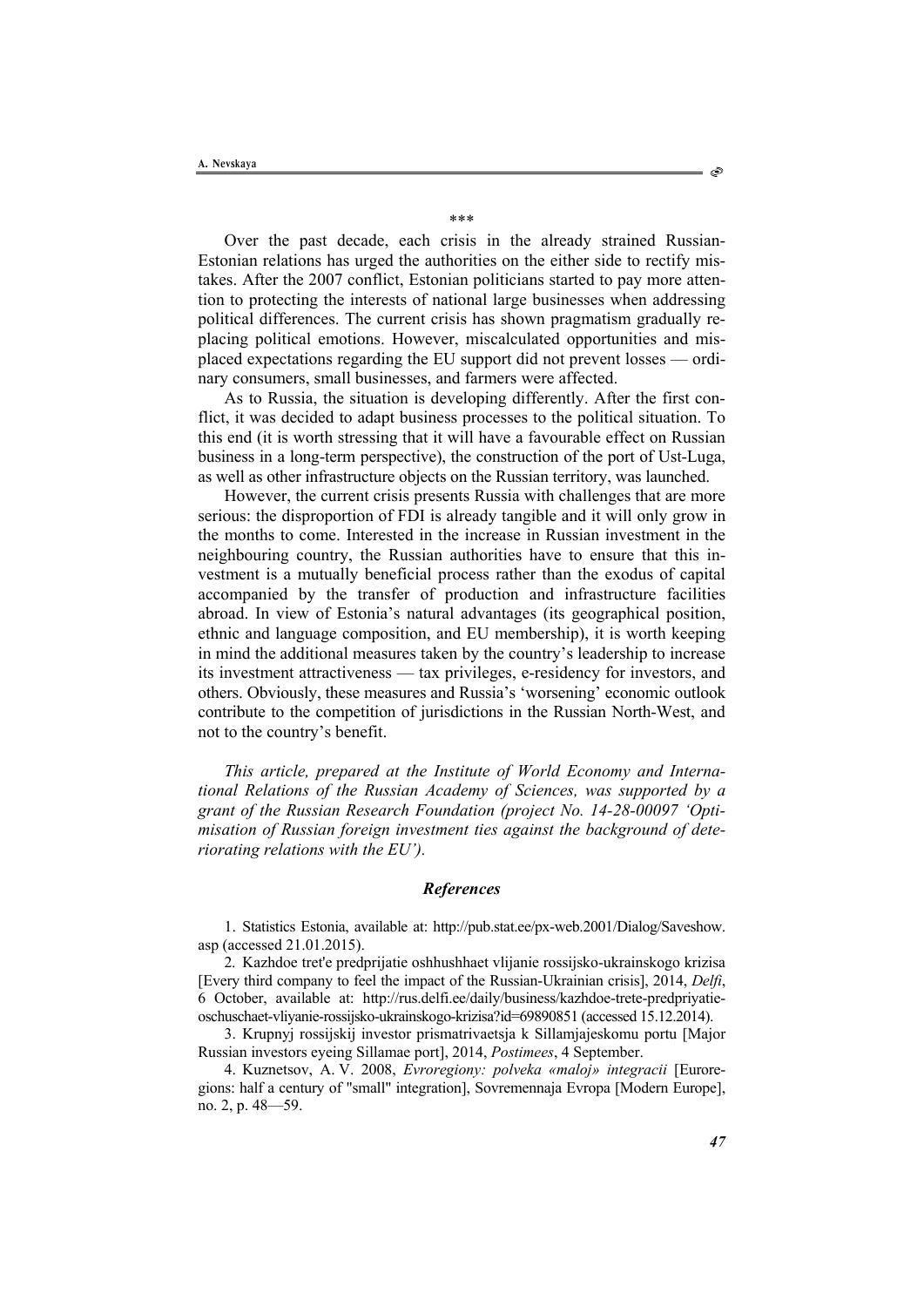5. Kuznetsov, A. V. Chetverikova, A. S. 2009, Problemy rossijsko-pribaltijskih jekonomicheskih svjazej [Problems of Russian-Baltic economic relations], *Mirovaja jekonomika i mezhdunarodnye otnoshenija* [World Economy and International Relations], no. 7, p. 73—81.

6. Lanko, D. A. 2014, Russian-Estonian relations: a medium-term forecast, Balt. Reg., no. 1, p. 34—40. DOI: 10.5922/2079-8555-2014-1-3.

7. Matsalu, E. 2014, Rossijskij kapital stuchitsja v Jestoniju [The Russian capital is knocking Estonia], *Delovye Vedomosti* [Business Bulletin], 26 June, available at: http://dv.ee/novosti/2014/06/26/rossijskij-kapital-stuchitsja-v-estoniju (accessed 01.11.2014).

8. Mezhevich, N. М. 2007, Rossijsko-jestonskaja granica: istorija formirovanija i sovremennoe znachenie dlja razvitija Severo-Zapada Rossii [Russian-Estonian border: history of formation and development of contemporary significance for the North-West Russia], *Pskovskij regionologicheskij zhurnal* [Pskov regionologichesky Journal], no. 4, p. 134—145.

9. Mosyukov, D. V. 2014. Chem grozjat stranam Pribaltiki rossijskie kontrsankcii [What threatens the Baltic countries, Russian kontrsanktsii], *Vneshnjaja politika*  [Foreign policy], 14 October, available at: http://www.foreignpolicy.ru/analyses/ chem-grozyat-stranam-pribaltiki-rossiyskie-kontrsanktsii/ (accessed 01.02.2015).

10. Prezident Jestonii: chrez 10 let my otkljuchimsja ot rossijskih jenergosistem [The President of Estonia: through 10 years, we are disconnected from the Russian power system], 2014, *REGNUM,* 30 September, available at: http://www.regnum. ru/news/polit/1852448.html (accessed 10.12.2014).

11. Prodovol'stvennoe jembargo RF oboshlos' Jestonii v 150 mln evro [Russia's food embargo cost Estonia 150 million euros], 2014, *RIA Novosti*, 9 September, available at: http://ria.ru/world/20140909/1023445906.html (accessed 01.11.2014).

12. Reimer, А. 2014, I u nas budet Natura Siberica [And we will have Natura Siberica], *Postimees*, 15 April, available at: http://rus.postimees.ee/2762766/i-u-nasbudet-natura-siberica (accessed 01.11.2014).

13. Smirnov, I. 2014, V Narve idet stroitel'stvo zavoda lakov i krasok [Narva constructs a plant to manufacture varnishes and paints], *Severnoe Poberezh'e* [North Coast], 26 April, no. 79 (15554), p. 1.

14. Tere, J. 2008, Obemy gruzooborota EestiRaudtee snizilis' v janvare-marte 2008 na 41% [The turnover of EestiRaudtee decreased in January-March 2008 by 41%], *The Baltic course*, 18 April, available at: http://www.baltic-course.com/rus/ \_analytics/?doc=1004 (accessed 01.11.2014).

15. Jekspert: poka v Latvii sporjat o vidah na zhitel'stvo, jestoncy peremanivajut investorov [The expert: while Latvia is arguing about residence permits, Estonia is luring investors], 2014, *IA REGNUM,* 12 September, available at: http://pda.regnum. ru/news/1846663.html (accessed 01.11.2014).

16. Estonian company to launch battery processing plant in Russia, 2014, *Estonian Investment Agency*, 07 April, available at: http://www.investinestonia.com/en/ about-estonia/news/article/884-estonian-company-ecomet-invest-to-launch-batteryprocessing-plant-in-russia (accessed 01.11.2014).

17. George, A. Adapting to Constraints on Rational Decisionmaking. In: R. Art & P. Education (Eds.) *International Politics: Enduring Concepts and Contemporary Issues*, New York, 1992.

18. Levy, J. S. 2003, Political Psychology and Foreign Policy. In D. Sears, L. Huddy & R. Jervis (Eds.), *Oxford Handbook of Political Psychology*, New York, p. 820.